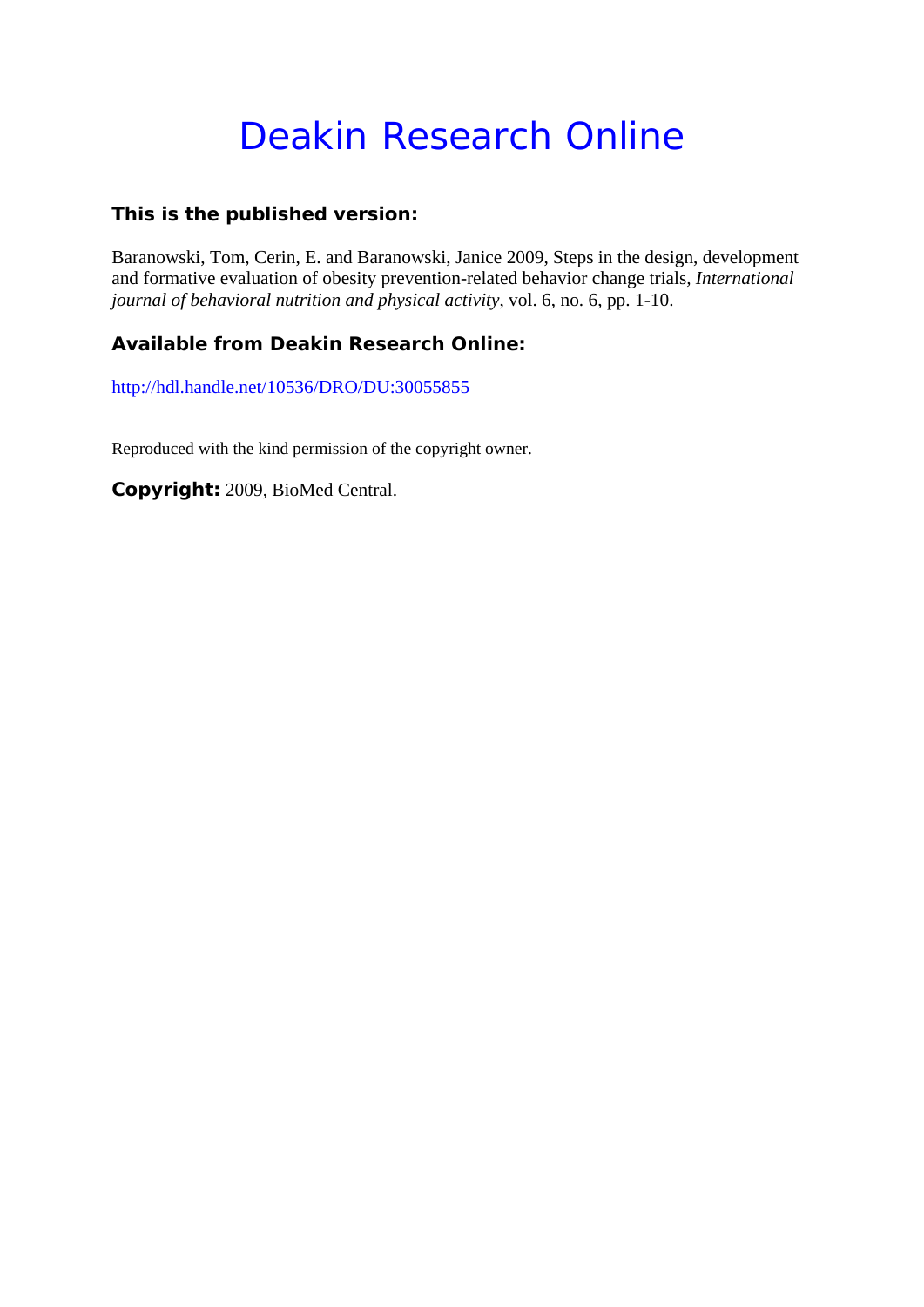### Research **[Open Access](http://www.biomedcentral.com/info/about/charter/)**

# **Steps in the design, development and formative evaluation of obesity prevention-related behavior change trials** Tom Baranowski\*, Ester Cerin and Janice Baranowski

Address: USDA/ARS Children's Nutrition Research Center, Department of Pediatrics, Baylor College of Medicine, Houston, TX, USA

Email: Tom Baranowski\* - tbaranow@bcm.edu; Ester Cerin - cerin@bcm.edu; Janice Baranowski - jbaranow@bcm.edu \* Corresponding author

Published: 21 January 2009

*International Journal of Behavioral Nutrition and Physical Activity* 2009, **6**:6 doi:10.1186/1479-5868-6-6

[This article is available from: http://www.ijbnpa.org/content/6/1/6](http://www.ijbnpa.org/content/6/1/6)

© 2009 Baranowski et al; licensee BioMed Central Ltd.

This is an Open Access article distributed under the terms of the Creative Commons Attribution License [\(http://creativecommons.org/licenses/by/2.0\)](http://creativecommons.org/licenses/by/2.0), which permits unrestricted use, distribution, and reproduction in any medium, provided the original work is properly cited.

#### **Abstract**

Obesity prevention interventions through dietary and physical activity change have generally not been effective. Limitations on possible program effectiveness are herein identified at every step in the mediating variable model, a generic conceptual framework for understanding how interventions may promote behavior change. To minimize these problems, and thereby enhance likely intervention effectiveness, four sequential types of formative studies are proposed: targeted behavior validation, targeted mediator validation, intervention procedure validation, and pilot feasibility intervention. Implementing these studies would establish the relationships at each step in the mediating variable model, thereby maximizing the likelihood that an intervention would work and its effects would be detected. Building consensus among researchers, funding agencies, and journal editors on distinct intervention development studies should avoid identified limitations and move the field forward.

#### **Background**

Obesity is at epidemic proportions in the United States (US)[1] and growing around the world[2]. While there has been a call for increased emphasis on lifestyle factors for obesity prevention[3], there is a crisis in the conduct of community interventions for promoting dietary and physical activity change. Repeated reviews have indicated that most obesity prevention interventions have attained only limited or no behavioral changes; they have rarely impacted the targeted physiological or anthropometric health outcomes; and no common patterns of effect have emerged to differentiate the few successful from unsuccessful programs [4-6]. This situation is not of recent vintage[7]. Also, there is no thoroughly supported evidencebased guidance on what should be done[8]. Many government agencies are experiencing pressures to "act" (i.e. implement community obesity prevention programs) and

important efforts have been made to map reasonable courses of community wide action[9]. However, premature action with repeated failures is a waste of public resources and may lead to loss of public confidence in community interventions.

Received: 16 July 2008 Accepted: 21 January 2009

The response of the obesity prevention research community needs to be more carefully planned to build a cumulative science of behavior change and evidence-based guidance[10]. The complexity of influences on adiposity and variations in influences by socioeconomic, and geographic factors have been outlined[9]. Researchers need to systematically develop dietary and physical activity behavior change programs that take this complexity into account by using the best available behavioral, social, and ecological theories and methods[11]. Concurrent with such a shift, funding agencies, their peer reviewers and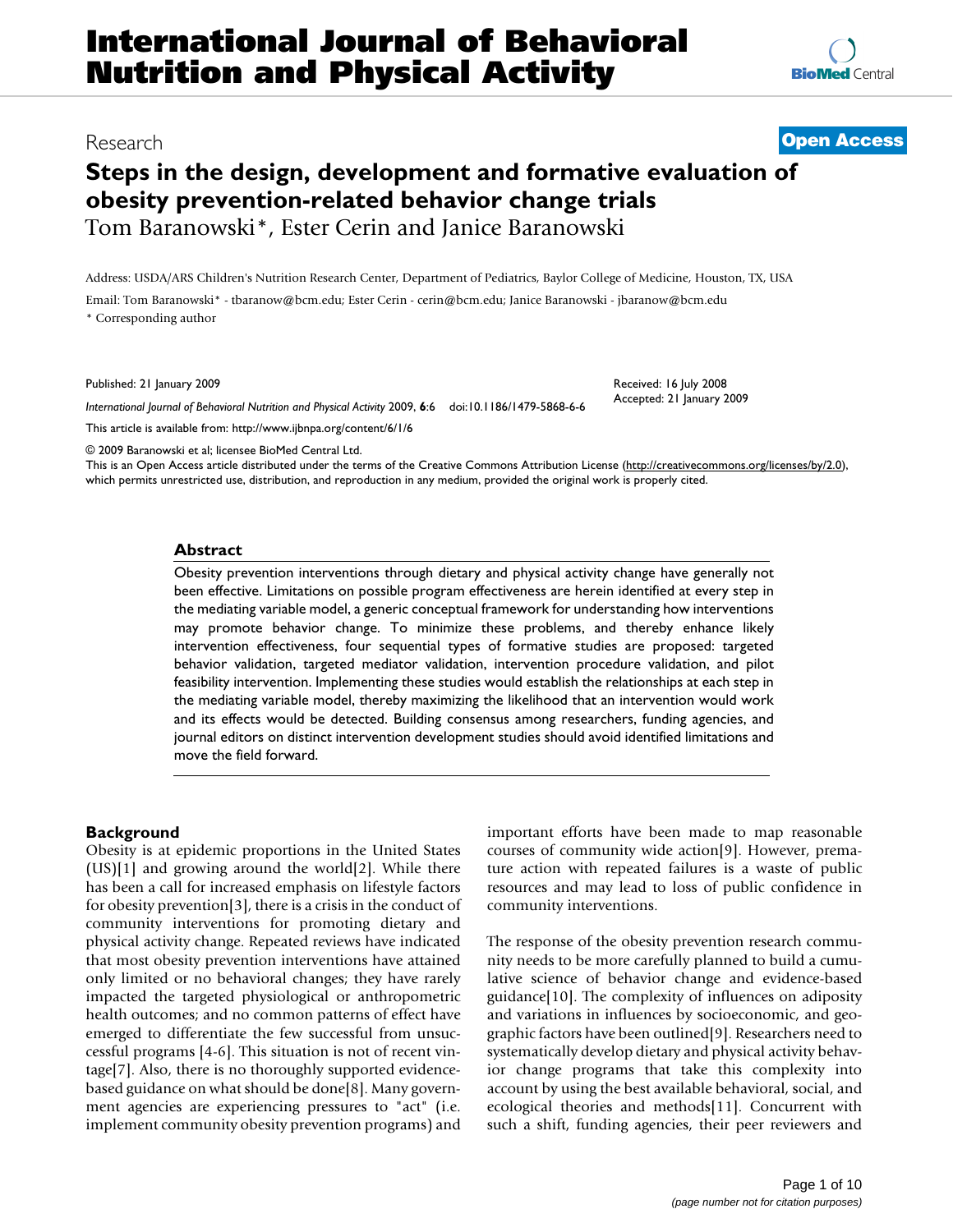journal editors should accept clearly defined research study steps in the design, development, and formative evaluation of programs that they are willing to fund and publish. Although several groups have addressed the need for a formative phase in developing interventions[11,12], this paper proposes a series of four formative studies that should be conducted to avoid the method and conceptual problems of earlier efforts, and thereby build a stronger foundation to design effective interventions and more likely detect their effects.

Two large well funded studies were selected to provide examples of top obesity prevention intervention efforts: an elementary school-based study (a very popular intervention channel for reaching children) in a high risk group[13] and a large national media based study (commonly believed to be a channel for large public health benefit)[14]. The school-based project did not achieve intervention related differences in some indicator of body composition, while the media project detected differences across exposure groups.

#### *Mediating Variable Model*

The ecological, social, and psychological sciences offer an understanding of why people engage in the behaviors they do. The mediating variable model of behavior change (see Figure 1) posits that intervention programs attain behavior change by inducing changes in mediating variables (that come from the ecological, social, and psychological theories), and changes in these mediating variables induce relatively stable changes in behavior[15] in an approximately linear fashion. Implications of the mediating variable model are that (a) behaviors need to be selected that are maximally and causally related to the health outcomes of concern (or else the health problems will not change); (b) ecological, social and psychological mediators (in the context of known biology) need to be selected that are maximally and causally related to the behavior (otherwise change in mediators will not result in



#### **Figure 1 Model of Mediation and Moderation of Intervention Outcomes**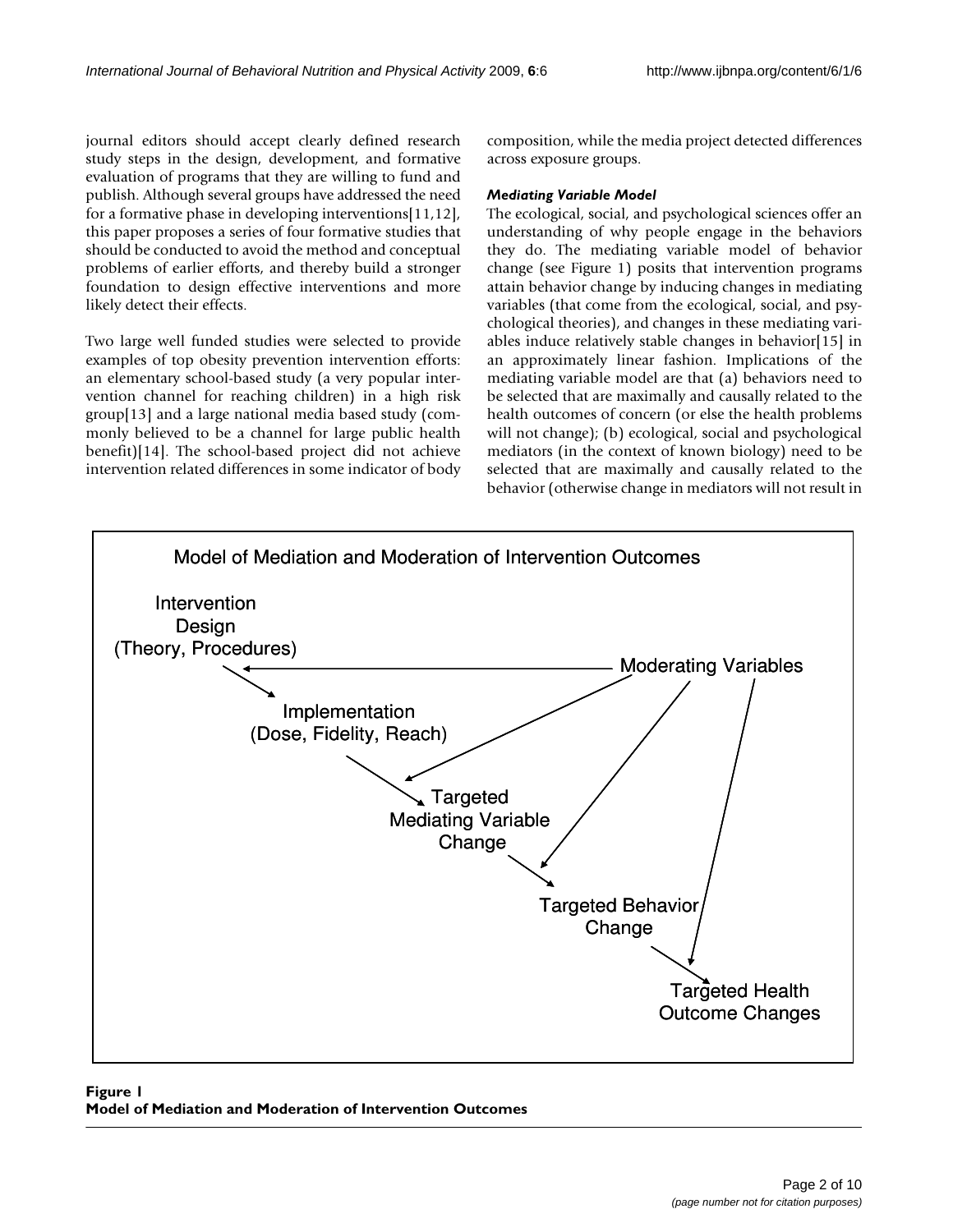sufficiently large changes in behavior); (c) mediators need to be selected that are highly predictive of the behavior (otherwise substantial changes in the mediators may result in only small or no changes in the behavior); and (d) intervention procedures need to be identified or developed that effectively manipulate the mediators at acceptable levels (or else participants will not receive an effective intervention dose). Problems in previous intervention programs and their evaluations have been identified at each stage and component of the mediating variable model, including a) targeted behaviors were not related to health outcomes in target groups[16]; b) inadequate measurement of the behavior impeded detecting a relationship with adiposity[17,18]; c) hypothesized mediating variables were unrelated to, or even suppressed changes in, the behavior[19]; d) poor quality of the measure of the mediating variable inhibited detecting relationships [20]; e) interventions did not impact mediator(s)[15,21]; and f) inadequate intervention implementation led to failure to detect intervention effects on the mediators[22]. A stepwise approach to designing and developing dietary and physical activity behavior change interventions should minimize these limitations and, thereby, maximize the likelihood of success.

#### *General Issues in the Design of Behavior Change Intervention*

Behavior change interventions must be developed to meet the needs and capitalize on the strengths of specific groups of people (i.e. specific demographic characteristics), using a specific channel (i.e. a delivery method). Thus, a pre-step in designing a behavior change intervention is to select a targeted population (e.g., all 9–11 year old children) using a specific channel (e.g., elementary schools). The choice of channel engages both its strengths and limitations[23,24]. For example, using tribal schools enables reaching large numbers of Native American students, but also encounter layers of approval (and delay) from tribal councils[13]; use of the larger media can reach large numbers of citizens nationwide, but could involve inconsistent messaging when developed by media writers, imposes difficulties in measuring heights and weights from participants, and makes control groups and randomization practically impossible[14].

Adiposity indicators (e.g., BMI, waist circumference, skinfolds, waist to height ratio[25]) must be selected carefully because a) different program outcomes could be obtained with different indicators[26]; b) in some populations the selected indicator and adiposity do not seem to be interrelated as expected[27,28]; and c) the indicators differentially relate to key socio-demographic factors[29]. Raw BMI (as opposed to gender and age specific centiles or z scores) may be the best metric when assessing changes[30]. One of the example programs generated a population specific multiple indicator regression equation to predict percent body fat[31] to minimize the limitations of using BMI alone[27]. This should provide a model for others to consider. The other[14], however, used self reported height and weight which has severe problems with accuracy. Inadequate measures, even with large samples, make it difficult to detect effects, and may even lead to erroneous conclusions[32].

#### *Formative Step A. Targeted Behavior Validation*

Behaviors should be targeted for change that are causally and substantially related to the health problem. While some behaviors are clearly related to a health problem (e.g., cigarette smoking and lung cancer), obesity does not have clearly empirically verified universal behavioral causes[16]. For example, the literature has been reviewed on the relationship of sweetened beverage consumption to obesity[16]. Limitations in the research methods to date would not permit definite conclusions about the relationship[16]. At one time dietary fat intake was considered the primary cause of obesity [33], but that perception has changed as well[34]. The behavior to health outcome relationship may exist in certain groups (e.g., elementary school aged children), but not the one targeted for intervention (e.g., pre-school children[35]). Single nutrients or food groups thought to be predictive of obesity (e.g. sucrose) may simply be indicative of an overall poor diet quality[36]. People tend to eat multiple foods organized into consistent patterns overtime[37]. There may be value in targeting patterns of dietary intake, rather than specific nutrients or foods, since these may be more strongly related to the health outcomes[38]. However, even here, the relationships in certain groups don't always emerge as expected (e.g., the prudent diet predisposed to breast cancer among women in New Mexico[39], and the vegetable rich pattern was associated with obesity among the Chinese[40]). The place where people eat (e.g., restaurants, friends' homes) may be a marker of poorer dietary practices and provide a useful intervention target[41].

Similar problems exist in regard to selection of a targeted level of physical activity. Although 60 min of moderate to vigorous physical activity per day 3 to 5 days per week has been prescribed as the desirable level to prevent obesity and other chronic illnesses[42], children engaging in that level (or more) over a three year period (using an objective measure) were not leaner than children who did not[43]. There have been disagreements about whether one should measure physical activity or fitness[44], and concerns about the quality of measurement especially when using self-reports[45]. One of our example programs detected change in self-reported, but not objectively assessed, physical activity, suggesting some selfreport bias[13].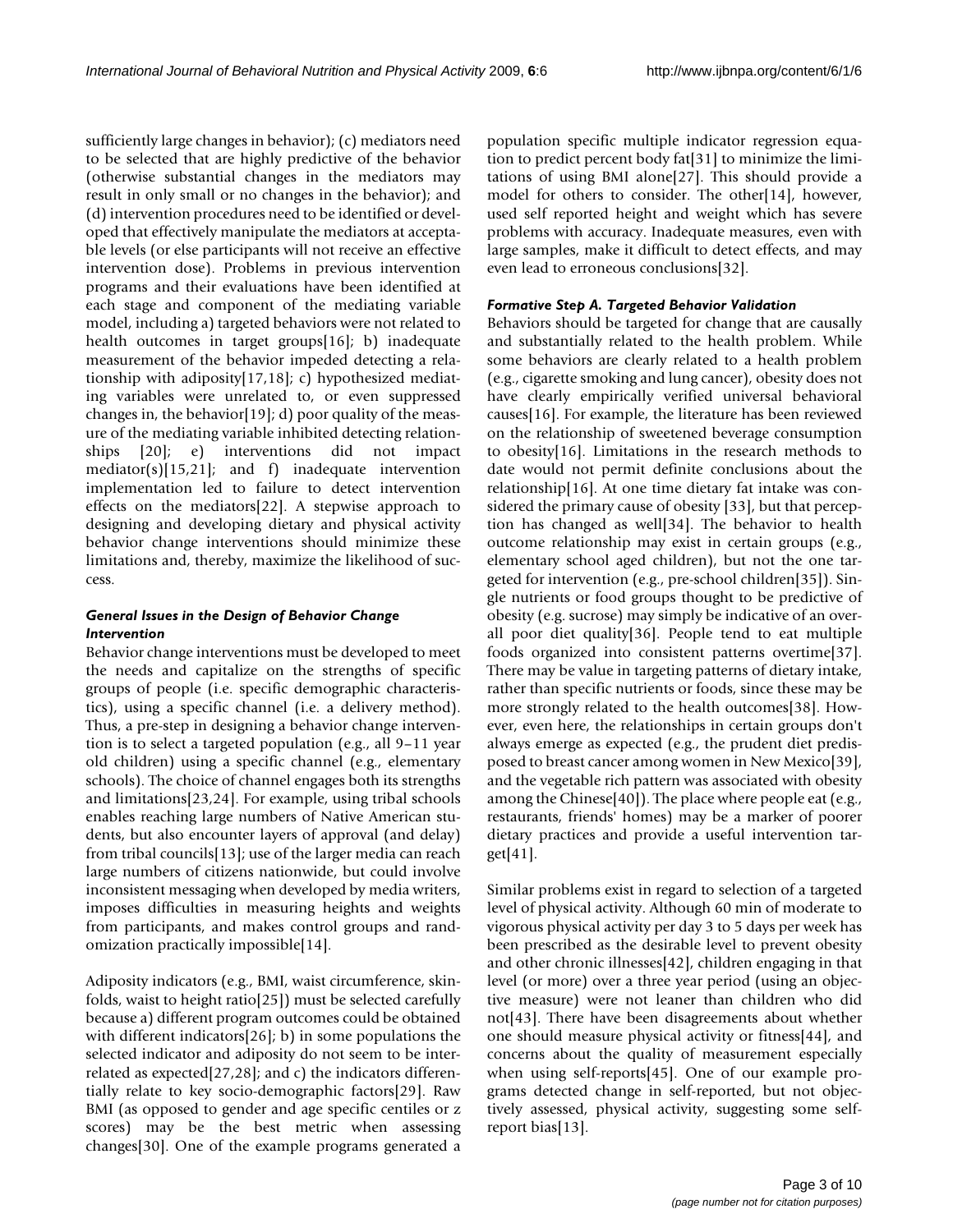There have been a number of efforts to identify the factors accounting for the obesity epidemic[16,46], with no clear strong consistent findings. Poor diet and physical inactivity may not be primary causes of the current obesity epidemic[47]. Lack of self control of satiety (not specific foods)[48] may be a major contributor. Alternatively, obesity appears likely influenced by a multitude of neither sufficient nor necessary factors that interact and sometimes trigger compensatory behaviors. For example, lower energy intake from specific foods may be compensated by an equal increase of energy intake from other nutrients and foods[49], or increases in energy expenditure[50]. The fact that very large samples (hundreds of thousands) are needed to detect biologically plausible dietary and physical activity behavior to obesity relationships[51] likely indicates a) compensatory behaviors, b) heterogeneity of effects across population subgroups, and c) poor quality of measures of behavior and health outcomes. One example program using more objective observational measures of intake at school lunch detected differences in fat intake, but not total energy, suggesting compensation for energy dense fat with other foods[13].

Research clearly delineating the causes of obesity may be the most important contribution to obesity prevention behavior change research[52] at this time. Formative Step A research should assess the metric qualities (reliability, validity) of the methods employed in their hands; identify possible confounders and moderators of cross-sectional or, optimally, longitudinal behavior-outcome relationships (e.g., physical activity moderating a caloric intake to adiposity relationship); and include measures of common response biases (e.g social desirability of response).

A realistic assessment must be made of the extent of change in caloric imbalance necessary to redress the obesity problem in the target population, and thereby the number and extent of behavior changes required[53]. To minimize the likelihood of selecting ineffective behaviors to change in intervention, the possible behavioral influences on obesity should be identified, and one or more selected for change that are most strongly related to obesity; while paying attention to possible compensatory effects, with some evidence that a) the behaviors are amendable to change; b) there are known models for why people do those behaviors (sources of mediating variables); and c) changes in the behaviors can be reasonably easily and precisely measured to evaluate the outcome.

Investigators need to address how the intervention channel (e.g., the elementary school) influences the behavior (e.g., foods offered in school breakfast, school lunch, alternative food line, vending machines), the environment of the channels (e.g., proximity of the schools to fast food stores), and especially the behaviors performed/

exhibited in those environments. Otherwise promising interventions may fail because they ignored channel and channel-environment effects[23].

Often the literature is not replete with findings relating specific behaviors to obesity in the group targeted for change, so empirical support needs to be generated. Under these circumstances, research should be conducted measuring both the behavior and the selected adiposity indicator(s) in the targeted group in the selected channel. Preliminary qualitative research should be conducted (using focus groups or intensive interviews) of what and how the behaviors are performed in the selected channel (e.g., selection of alternative foods (snack bars) in school lunch in elementary schools), nuances in their performance which may influence mode of measurement (e.g., frequent exchanges of foods between those bringing food from home and those obtaining it at school, which means one can't simply ask a parent what their child ate at school) and cognitive interviews with participants in how they understand the items measuring the behaviors (if some form of self-report is the method selected). The research must clarify whether the primary contributions to adiposity are more likely to occur at school (or at work for adults) or at home[54].

Acceptable levels of quality of measurement and expected relationships should be pre-specified as decision making stop criteria prior to the study. For example, appreciable levels of misclassification error occur at levels of validity below 0.90[55]. While this level is not achievable with current assessment methods, especially with respect to diet and physical activity, there are lower levels of validity at which it would be virtually impossible to detect relationships, or be sensitive to intervention outcomes[56].

Conducting such a study will have the beneficial effects of creating recruitment, measurement and training protocols, demonstrating access to the target population (the ability to recruit a sample), and enabling assessment of possible participation and response biases in collecting such data. Sample descriptive statistics will become known upon which sample size calculations can be made to adequately statistically power an outcome evaluation[57]. Finally, some estimate will be obtained of the level of relationship of the behavior to adiposity, which places an obvious limit on how much change in the adiposity could be obtained in an intervention targeting that behavior. The lack of such a relationship may either suggest it does not exist, or cannot be detected with the methods employed in the targeted group. Either interpretation would question whether the investigators should progress in developing the intervention. Less than acceptable performance on the set criteria of measurement quality will require this Type A study to be improved and repeated, or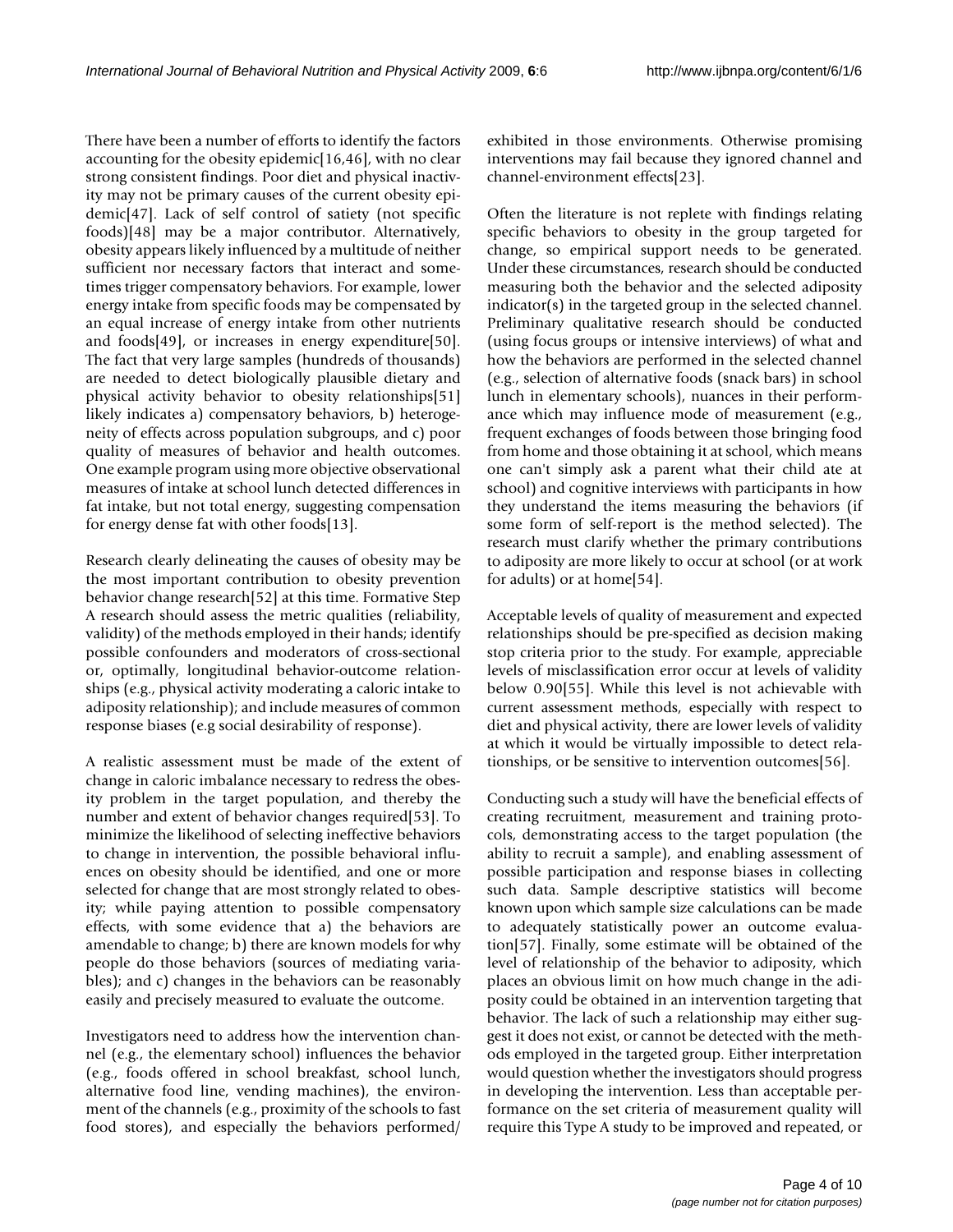force the investigators to rethink the target group, target behaviors, and/or data collection procedures.

Funding agencies should be willing to fund such formative research that provides the foundation for an intervention from clearly specified research grant mechanisms.

#### *Formative Step B. Targeted Mediator Validation*

With a successful Step A, the investigators must now select the demographic, ecological, social, psychological, and biological variables which will become the mediating and moderating variables for the intervention. One or more behavioral theories should be selected to guide the development of intervention procedures. Particular attention should be paid to documented moderation of mediatorbehavior relationships and inconsistent mediation effects (e.g., the presence of competing mechanisms with opposite effects on the outcome)[58]. A balance must be drawn between influences on the individual to change their patterns of behavior, and to change the environment to support (and not subvert) those behavior changes[59], with the possibility of stratifying or exclusively focusing on a specific ethnic group[59], gender, biological influences  $(e.g., genes[60]$  or aspects of early growth $[61]$ , or group of individuals with specific environmental, psychosocial, and outcome baseline characteristics[62].

While no one intervention can address all possible influences, the investigative team must select those that theoretically and empirically appear to be the most influential variables for which there are known likely to be effective methods for changing them. In both of our example studies, it is not clear how the intervention specifically capitalized on behavioral theory to promote change in the behaviors[13,14]. Thus, a conceptual model[63] should be developed that clearly specifies how these influences interrelate and relate to the targeted behavior(s). This should include available estimates of effect sizes for the associations between the mediating variable and the behaviors[64]. Priority should be given to polytheoretical models to maximize predictiveness (especially since this is not meant to be elegant theory testing research), thereby obtaining the biggest handles for changing behavior[65]. The available research should optimally adopt a longitudinal design to explore relationships between changes in mediators and changes in behavior, as cross-sectional and longitudinal associations may differ substantially[66]. A longitudinal research design would also allow testing for temporal stability and for possible exposure effects on interpretation of the survey items[67]. For each of the selected influences, measures must be specified that have been used in the target population with acceptable levels of psychometric characteristics and shown to be predictive of the targeted behavior at levels high enough to expect that change in the mediator will lead to change in the behavior. If such measures have not clearly been validated in comparable target populations, cognitive interviews would be beneficial to assess the target groups' understanding of the items[68].

Most often, quantitative studies have not been conducted of the major predictors of the targeted behavior with the targeted group in the targeted channel. Thereby, new data should be collected starting with preliminary formative qualitative research (e.g., focus groups, intensive interviews).

A sufficiently large sample is necessary to assess the psychometric characteristics of the instruments and to assess the fit of the conceptual model to the data. Preferred methods require that the sample be large enough to conduct the desired analyses in both exploratory and confirmatory subsamples. Investigators should be considering samples of at least 400 to 500 participants, determined in large part by the requirements of the analyses proposed. Optimally, the predictiveness of the model across sub-groups of possible participants should be assessed to verify the need for different approaches to intervention (identification of moderators). Obviously, this would require even larger samples.

The outcomes of this research step will be validation (or need for further validation) of the selected measures of mediating variables; known predictiveness of the selected model with an understanding of which variables are most highly predictive or otherwise centrally involved, and thereby deserving priority in intervention design; and partial information necessary to estimate the sample size to detect mediated effects in the efficacy evaluation.

One of the example studies used measures of knowledge (which have rarely been related to behavior change) with inadequate levels of reliability (rel < 0.55)[13]. Smaller changes in third grade as opposed to  $4<sup>th</sup>$  or  $5<sup>th</sup>$  grade knowledge may have been a function of unreliable measurement. The other example study provided no psychometric characteristics on any of the self-reported measures employed[14,69].

The research team should pre-specify acceptable levels of psychometric characteristics and of levels of predictiveness (e.g., if investigators cannot account for at least 25% of the variance in the behavior, or changes in the mediator yield reliable but trivial changes in the behavior, it is probably not worth proceeding to intervention). Funding agencies should fund Step B projects from funding mechanisms clearly specified for this purpose. This step may need to be repeated if the desired psychometric characteristics or level of predictiveness are not obtained.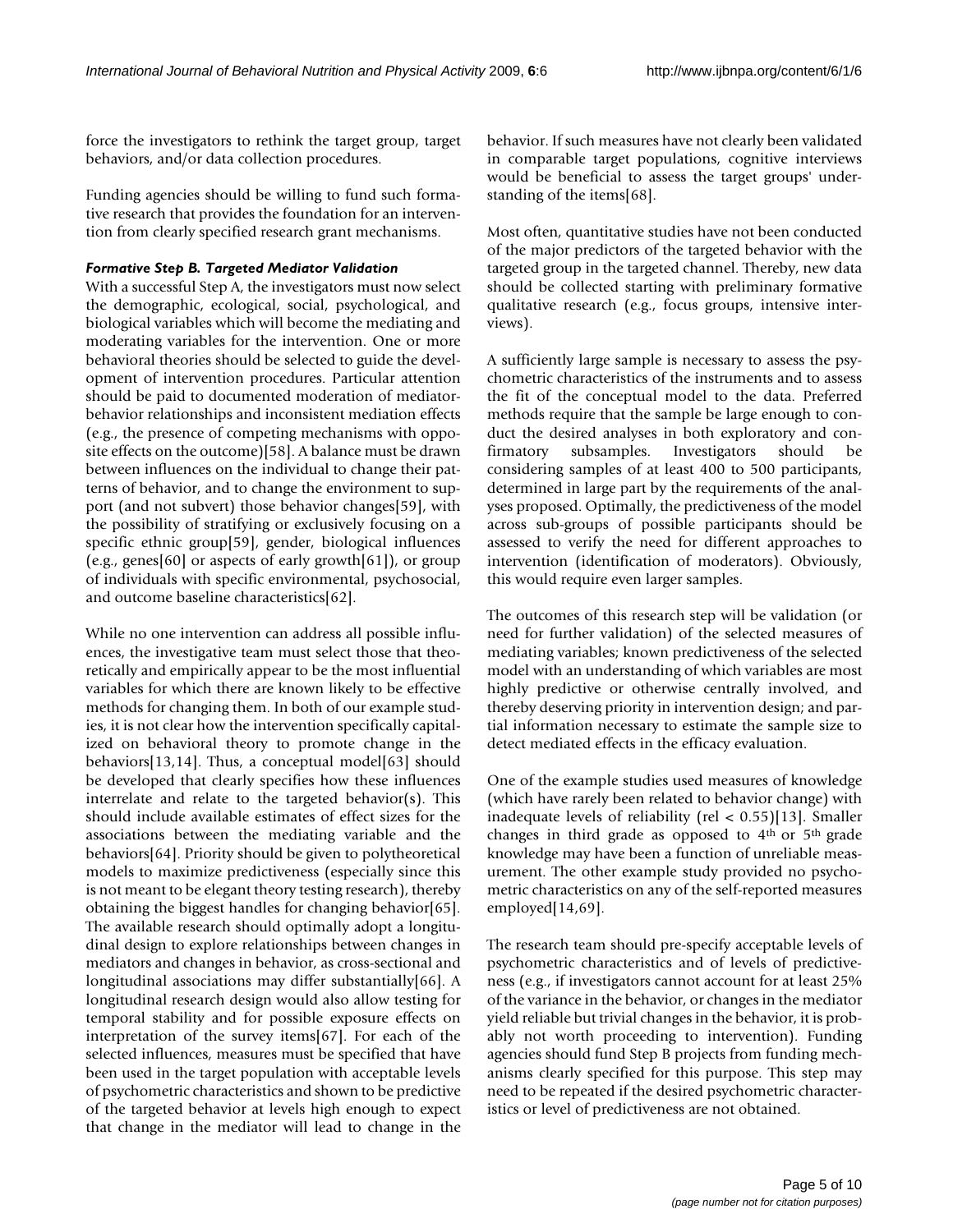#### *Formative Step C. Intervention Procedure Validation*

With the clearly specified model, the investigators must identify which mediating variables they will prioritize to change and identify procedures that maximize the likelihood and extent of doing so (i.e. formulate their action theory)[63]. Identifying empirically validated effective mediating variable change procedures may be the hardest issue to find addressed in the published literature. For example, these issues are just now being addressed in the addictive substances literature, and they cannot find patterns in successful versus unsuccessful studies[70]. Most investigators have either used an intuitive approach to specifying how they would change mediators, or postdicted it, i.e. assessed whether intervention procedures changed the variables they selected for mediators after the intervention was designed (probably on an intuitive basis)[71]. This is not acceptable since it risks capitalizing on chance. The field would benefit from a clearly articulated theory-based taxonomy of change procedures[72] and thorough empirical base evaluating each in diverse demographic groups and channels.

Most investigators will want to focus on several change procedures, at least one for each of the mediating variables, or otherwise the development process will be interminable. The investigators will need a protocol to specify how staff should implement each change procedure, a training manual with certification procedures, and a quality review manual to periodically assess if it is being done as specified for each procedure studied. These manuals should be based on the best understanding of how to get professionals to change their practices, including high specificity[73].

If the literature clearly delineates one or more procedures that would attain acceptable levels of change in the selected mediating variables in the targeted population and channel, and this level meets investigator needs, then the investigator may proceed to Step D. In most cases, however, the investigator will need to design one or more procedures, based on the knowledge of the theory and its mediating variables and of other change procedures (e.g., persuasive messages[74], skill development[75]), and test their effects on the targeted mediating variable(s) in the targeted sample and channel. Elsewhere, this has been called evidentiary research[26]. The investigators should pre-specify a level of change they are willing to accept to progress to the next step for each targeted mediating variable, and below which they are not (because it would compromise the efficacy study). If in step C moderating variables are identified, the investigators need to devise and test separate procedures for each of the subgroups.

The evaluation should include both quantitative measures of the targeted mediating variables and qualitative interviews that assess what participants perceived to be acceptable and unacceptable about the procedure(s), and suggestions for improvement. Funding agencies should fund step C studies from mechanisms clearly specified for this purpose. This step may need to be repeated if the desired level of change is not attained. If no clear refinements of change procedures are available, the investigator may wish to select other mediating variable(s) (with procedures with a likely acceptable level of change) on which to repeat tests of single component intervention procedures. Some investigators with small research capabilities may wish to become purveyors of Step C research, which would still be a substantial contribution to a corpus of intervention research. Funding mechanisms specific to Type C research are to be generated. One of our example studies placed heavy emphasis on increasing knowledge[13], even though a previous thorough review of the literature indicated knowledge change was not related to behavior[7]. The school-based intervention study[13] used procedures that were not demonstrated to influence the corresponding behaviors in the targeted population which has rarely been studied. The evaluation of the media intervention[69] could not differentiate which of the many intervention components contributed to change.

#### *Step D. Pilot/Feasibility Intervention*

At this stage, investigators should have a clear idea of what intervention procedures they will use to target each selected mediating variable, along with the associated intervention protocols, staff training procedures, and quality control of implementation procedures. The investigators will also need to address issues in combining the procedures, e.g., sequencing, attaining synergies, and appropriate efficient use of staff and other resources. There has been recent concern that interventions were not delivered as designed (posing problems in evaluating program effects[76]), and that the processes have not been adequately reported [77].

Pilot study evaluation should focus on participation bias (i.e., to whom the intervention appeals), feasibility and process evaluation, ensuring that and assessing whether an adequate dose of intervention with a high enough quality was delivered to an acceptable number of participants (reach)[26]. One of the example studies targeted manual laborers, but more non-manual than manual respondents reported hearing of and seeing the program[14].

A qualitative process evaluation should assess participants' perceptions of what went right, what went wrong, and how it might be improved. Investigators should preset criteria for acceptable process evaluation to enable them to make a decision about whether to proceed to the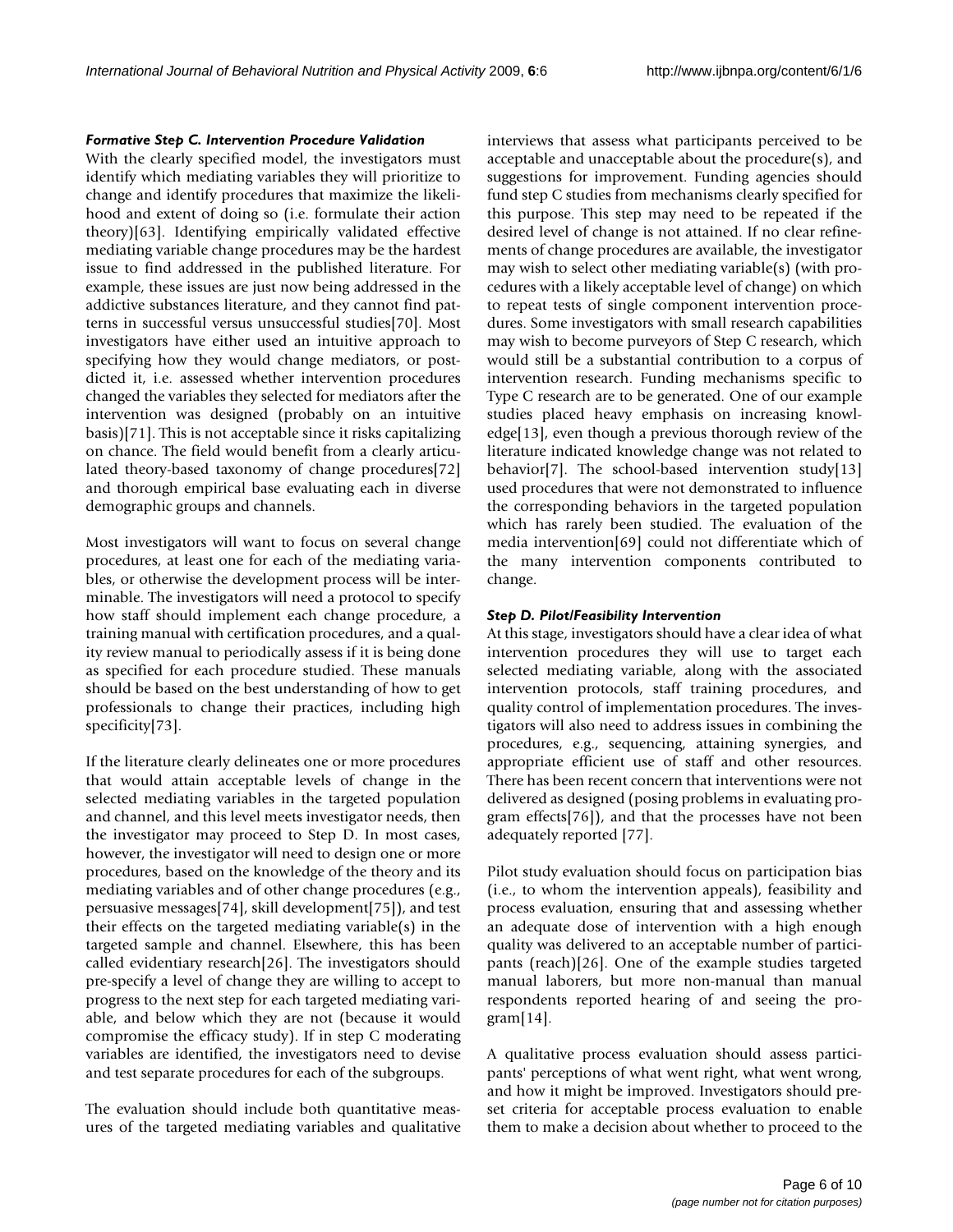next step. The pilot study should be long enough for staff to experience the challenges of implementing procedures, and for participants to experience it enough to form opinions, but not necessarily for the full duration in an efficacy study. The process evaluation should be used to further refine the procedures and develop new procedures to address unanticipated problems. One of our example studies recently demonstrated progressively improved compliance with food service guidelines over three years (from 51% to 80% to 87%), but only 56% of schools offering 5 PE sessions per week, and 58% average student attendance at family events[13]. In the other only 17 of 1894 respondents (less than 1%) to a random sample survey sent for a registration pack of intervention materials and only 3 of these actually sent it in[14]. Even the most efficacious interventions will have little effect if inadequately delivered.

Some investigators believe that a single intervention may not be adequate to meet the needs of all possible participants (a "one size fits all" intervention[67]). Some participants may need extra dose, or different types of dose, at certain points in the intervention, while highly motivated others may need little more than encouragement or guidance. This attempt at developing an intervention to meet these diverse needs in systematic ways has been termed a branched logic or stepped intervention[78]. The result of step D could be sufficient qualitative with some quantitative data to design such a branched logic intervention. If new procedures are needed, the investigators may need to repeat a Step C study with the subgroup. This option would require an ensuing pilot study to pilot test the implementation of the branched processes before moving on to a Multiphase Optimization STrategy (MOST) program evaluation[78].

#### *Brief Comments on Intervention Efficacy and Effectiveness Trials*

At this point the investigators will have protocols for and substantial experience in all implementation, intervention, and measurement procedures. An efficacy trial is the next step. The efficacy trial tests if a theory-based intervention will work under ideal circumstances (i.e., when adequate resources are available to deliver the intervention exactly as designed with adequate time to deliver it). Efficacy trials have been discussed at length[11,79,80], but a few issues should be pointed out.

A randomized clinical trial is the obvious preferred research design for an efficacy trial. Since science will benefit from understanding both what procedures worked and the corresponding processes of change[81], an appropriate evaluation will include both a process evaluation and a mediating variable analysis[82]. Targeted mediated and outcome variables should be measured as frequently as possible to assess change, their time course, and to relate change in mediators to both delivered dose and change in outcomes[82]. A qualitative process evaluation should assess participants' perceptions of the acceptability of each intervention component, and how it might be improved. Evaluation of a MOST trial would require even more complex evaluation procedures[78,83]. Cost effectiveness studies are inappropriate at this step because the trial was not designed with cost effectiveness considerations in mind. If the intervention does not work in efficacy circumstances, it is very unlikely to work under other less carefully formulated circumstances and so no further studies should be contemplated.

There is an emerging issue that self-report measures could be influenced by repeated use in the same group, or by participating in an intervention[26,84]. This would be the first level of study where these issues could be clearly addressed. Efficacy trials should be reported using CON-SORT[85], or other trial reporting protocols[86,87], to assure their optimal contribution to the literature.

Some large scale "efficacy" type intervention trials have changed intervention procedures in the midst of the intervention trial, as some procedures did not seem to work, and/or others appeared to offer more promise[26]. While this may make some practical sense to not lose the benefit of an expensive intervention, it makes interpreting the experiment challenging. Conducting studies A through D with possible repeats to work out the "bugs", should minimize the urge to change intervention procedures in midstream, and thereby provide clearer tests of intervention outcomes.

Most programs in the non-research world do not have the resources (e.g., adequate number of staff with all necessary expertise, adequate resources, sufficient time) to deliver interventions under efficacy circumstances. An effectiveness trial tests whether the principles learned from successful efficacy trials can be implemented to good effect under more "real world" circumstances. A number of investigators have addressed the design of effectiveness type studies [88-90]. Cost effectiveness analyses make most sense when conducted with effectiveness trials, because issues of cost will determine if the intervention (or components thereof) will be disseminated. The CON-SORT or similar reporting protocols should be used for reporting effectiveness studies, as well.

An assumption of the proposed approach is that the mediating variable model is valid in accounting for how interventions work. The key assumption is that changes in mediators account for relatively stable changes in behaviors in an approximately linear fashion. Alternative models would be the incentive model[91], i.e. change occurs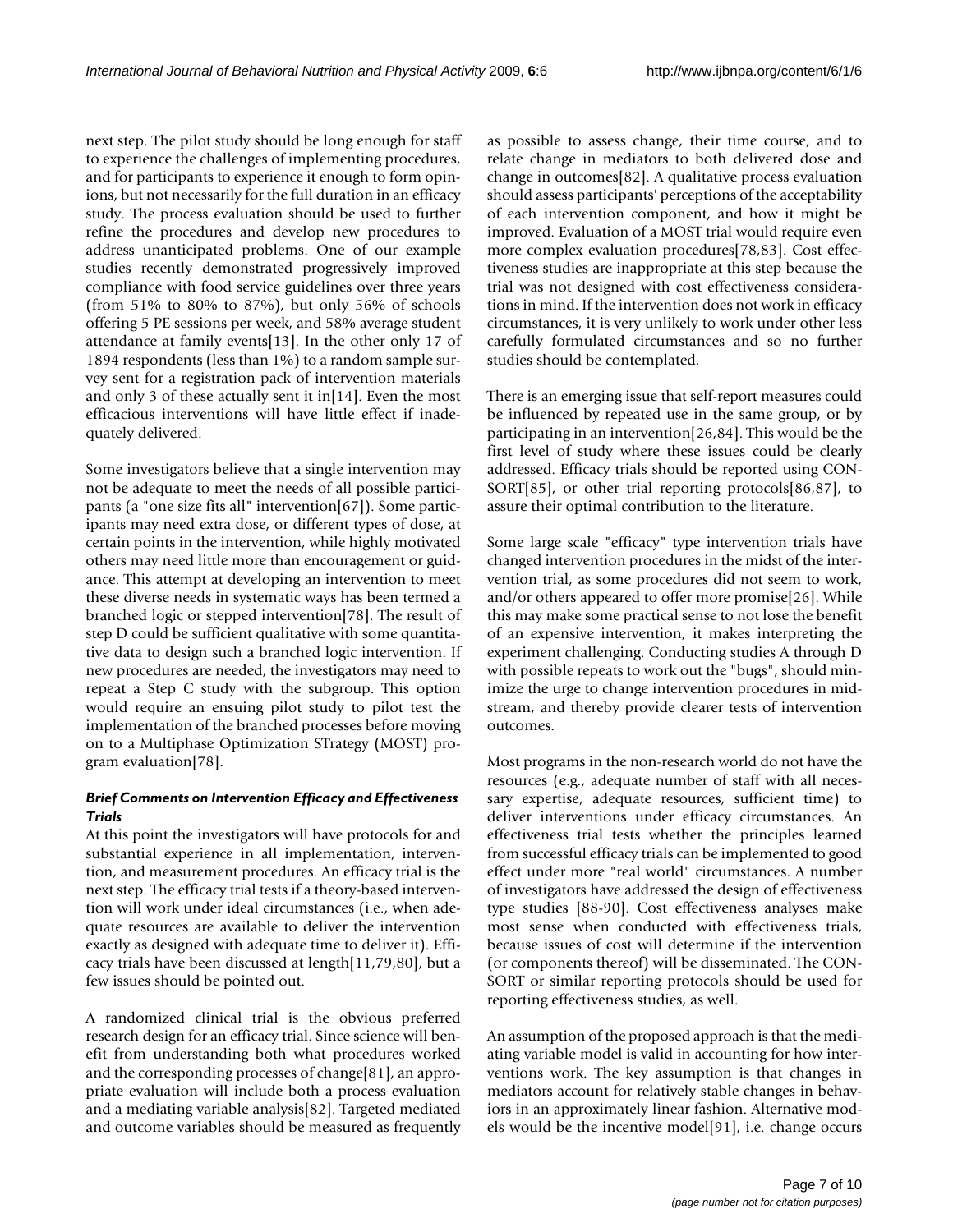only in response to tangible incentives; a tipping point model[92], where there is some minimally necessary level of the mediating variable, before which no behavior change occurs; or an activation model, i.e. people with high level of a mediating variable that is "dormant" or "unattended to" have that variable "activated"[93], while only those with low levels of the mediator require its change. (These are all examples of nonlinear or unstable mediating variable relationships.). There do not appear to be enough behavior therapists in the world to manage the contingent delivery of incentives to broadly deliver the incentive model. Little is known about how to activate mediating variables, or measure this dual activation and mediation process. But, if necessary, this could be an area for future research. An issue deserving more attention in mounting such efforts is the organizational structure, number and expertise of staff, linkages to the target group(s) and channels, and many other leadership, infrastructure, and staff motivation issues[94].

The main drawbacks associated with this approach to program development include the extended time and resources needed to complete the various steps in the process. While true, not following a logical sequence of actions that identifies the best available behavioral, social, and ecological theories and methods to tackle obesity in particular populations and settings, we maximize the risk of wasting time and resources. The current state of affairs is testimony to these concerns.

#### **Conclusion**

Intervention researchers and practitioners need to engage in a process to design and develop interventions that maximize their programs' likely effects and what can be learned from such trials. Funding agencies also need to have a clear idea of a process for program development to know how to support these important activities. This manuscript proposes such a process. Further discussion should be stimulated among the various interested parties, and hopefully a consensus will emerge on the optimal processes in which to engage and support.

#### **Abbreviations**

BMI: Body Mass Index; MOST: Multiple phase Optimization STrategy, a type of program evaluation; CONSORT: CONsolidated Standards Of Reporting Trials.

#### **Competing interests**

Tom Baranowski serves on the Global Advisory Committee for the McDonald's Corporation. The authors have no other competing interests.

#### **Authors' contributions**

TB wrote a first draft of this manuscript. EC made numerous contributions to ensuing drafts. JB made intellectual

contributions throughout the development of this manuscript, and edited a near final draft.

#### **Acknowledgements**

This research was primarily funded by a grant from the National Institute of Diabetes & Digestive & Kidney Diseases (5 U44 DK66724-01). This work is also a publication of the United States Department of Agriculture (USDA/ ARS) Children's Nutrition Research Center, Department of Pediatrics, Baylor College of Medicine, Houston, Texas, and had been funded in part with federal funds from the USDA/ARS under Cooperative Agreement No. 58-6250-6001. The contents of this publication do not necessarily reflect the views or policies of the USDA, nor does mention of trade names, commercial products, or organizations imply endorsement from the U.S. government.

#### **References**

- 1. Ogden C, Carroll M, Curtin L, McDowell M, Tabak C, Flegal K: **[Prev](http://www.ncbi.nlm.nih.gov/entrez/query.fcgi?cmd=Retrieve&db=PubMed&dopt=Abstract&list_uids=16595758)[alence of overweight in the United States, 1999–2004.](http://www.ncbi.nlm.nih.gov/entrez/query.fcgi?cmd=Retrieve&db=PubMed&dopt=Abstract&list_uids=16595758)** *JAMA* 2006:1549-1555.
- 2. Popkin BM: **[Will China's nutrition transition overwhelm its](http://www.ncbi.nlm.nih.gov/entrez/query.fcgi?cmd=Retrieve&db=PubMed&dopt=Abstract&list_uids=18607042) [health care system and slow economic growth?](http://www.ncbi.nlm.nih.gov/entrez/query.fcgi?cmd=Retrieve&db=PubMed&dopt=Abstract&list_uids=18607042)** *Health Aff (Millwood)* 2008, **27(4):**1064-1076.
- 3. Mozaffarian D, Wilson PW, Kannel WB: **[Beyond established and](http://www.ncbi.nlm.nih.gov/entrez/query.fcgi?cmd=Retrieve&db=PubMed&dopt=Abstract&list_uids=18541753) [novel risk factors: lifestyle risk factors for cardiovascular dis](http://www.ncbi.nlm.nih.gov/entrez/query.fcgi?cmd=Retrieve&db=PubMed&dopt=Abstract&list_uids=18541753)[ease.](http://www.ncbi.nlm.nih.gov/entrez/query.fcgi?cmd=Retrieve&db=PubMed&dopt=Abstract&list_uids=18541753)** *Circulation* 2008, **117(23):**3031-3038.
- 4. Summerbell C, Waters E, Edmunds L, Kelly S, Brown T, Campbell K: **[Interventions for preventing obesity in children.](http://www.ncbi.nlm.nih.gov/entrez/query.fcgi?cmd=Retrieve&db=PubMed&dopt=Abstract&list_uids=16034868)** *Cochrane Database Syst Rev* 2005:CD001871.
- 5. Ammerman AS, Lindquist CH, Lohr KN, Hersey J: **[The efficacy of](http://www.ncbi.nlm.nih.gov/entrez/query.fcgi?cmd=Retrieve&db=PubMed&dopt=Abstract&list_uids=12079438) [behavioral interventions to modify dietary fat and fruit and](http://www.ncbi.nlm.nih.gov/entrez/query.fcgi?cmd=Retrieve&db=PubMed&dopt=Abstract&list_uids=12079438) [vegetable intake: A review of the evidence.](http://www.ncbi.nlm.nih.gov/entrez/query.fcgi?cmd=Retrieve&db=PubMed&dopt=Abstract&list_uids=12079438)** *Prev Med* 2002, **35(1):**25-41.
- 6. Lemmens VE, Oenema A, Klepp KI, Henriksen HB, Brug J: **[A system](http://www.ncbi.nlm.nih.gov/entrez/query.fcgi?cmd=Retrieve&db=PubMed&dopt=Abstract&list_uids=18298429)[atic review of the evidence regarding efficacy of obesity pre](http://www.ncbi.nlm.nih.gov/entrez/query.fcgi?cmd=Retrieve&db=PubMed&dopt=Abstract&list_uids=18298429)[vention interventions among adults.](http://www.ncbi.nlm.nih.gov/entrez/query.fcgi?cmd=Retrieve&db=PubMed&dopt=Abstract&list_uids=18298429)** *Obes Rev* 2008.
- 7. Contento I, Balch GI, Bronner YL, Lytle L, Maloney SK, Olson CM, Swadener SS: **The effectiveness of nutrition education and implications for nutrition education policy, programs, and research: A review of research.** *J Nutr Educ* 1995, **27:**277-418.
- 8. Laven GT: **[Insufficient evidence for committee recommenda](http://www.ncbi.nlm.nih.gov/entrez/query.fcgi?cmd=Retrieve&db=PubMed&dopt=Abstract&list_uids=18450921)[tions on obesity.](http://www.ncbi.nlm.nih.gov/entrez/query.fcgi?cmd=Retrieve&db=PubMed&dopt=Abstract&list_uids=18450921)** *Pediatrics* 2008, **121(5):**1077-1078. author reply 1078–1079.
- 9. Kumanyika SK, Obarzanek E, Stettler N, Bell R, Field AE, Fortmann SP, Franklin BA, Gillman MW, Lewis CE, Poston WC 2nd, Stevens J, Hong Y: **[Population-based prevention of obesity. The need for](http://www.ncbi.nlm.nih.gov/entrez/query.fcgi?cmd=Retrieve&db=PubMed&dopt=Abstract&list_uids=18591433) comprehensive promotion of healthful eating, physical activ[ity, and energy balance. A scientific statement from Ameri](http://www.ncbi.nlm.nih.gov/entrez/query.fcgi?cmd=Retrieve&db=PubMed&dopt=Abstract&list_uids=18591433)can Heart Association Council on Epidemiology and Prevention, Interdisciplinary Committee for Prevention (Formerly the Expert Panel on Population and Prevention [Science\).](http://www.ncbi.nlm.nih.gov/entrez/query.fcgi?cmd=Retrieve&db=PubMed&dopt=Abstract&list_uids=18591433)** *Circulation* 2008.
- 10. Kok G: **[Quality of planning as a decisive determinant of health](http://www.ncbi.nlm.nih.gov/entrez/query.fcgi?cmd=Retrieve&db=PubMed&dopt=Abstract&list_uids=1468788) [education effectiveness.](http://www.ncbi.nlm.nih.gov/entrez/query.fcgi?cmd=Retrieve&db=PubMed&dopt=Abstract&list_uids=1468788)** *Hygie* 1992, **11(4):**5-9.
- 11. Hardeman W, Sutton S, Griffin S, Johnston M, White A, Wareham NJ, Kinmonth AL: **[A causal modelling approach to the develop](http://www.ncbi.nlm.nih.gov/entrez/query.fcgi?cmd=Retrieve&db=PubMed&dopt=Abstract&list_uids=15781446)[ment of theory-based behaviour change programmes for](http://www.ncbi.nlm.nih.gov/entrez/query.fcgi?cmd=Retrieve&db=PubMed&dopt=Abstract&list_uids=15781446) [trial evaluation.](http://www.ncbi.nlm.nih.gov/entrez/query.fcgi?cmd=Retrieve&db=PubMed&dopt=Abstract&list_uids=15781446)** *Health Educ Res* 2005, **20(6):**676-687.
- 12. Campbell NC, Murray E, Darbyshire J, Emery J, Farmer A, Griffiths F, Guthrie B, Lester H, Wilson P, Kinmonth AL: **[Designing and eval](http://www.ncbi.nlm.nih.gov/entrez/query.fcgi?cmd=Retrieve&db=PubMed&dopt=Abstract&list_uids=17332585)[uating complex interventions to improve health care.](http://www.ncbi.nlm.nih.gov/entrez/query.fcgi?cmd=Retrieve&db=PubMed&dopt=Abstract&list_uids=17332585)** *BMJ* 2007, **334(7591):**455-459.
- 13. Caballero B, Clay T, Davis SM, Ethelbah B, Rock BH, Lohman T, Norman J, Story M, Stone EJ, Stephenson L, Stevens J: **[Pathways: a](http://www.ncbi.nlm.nih.gov/entrez/query.fcgi?cmd=Retrieve&db=PubMed&dopt=Abstract&list_uids=14594792) [school-based, randomized controlled trial for the prevention](http://www.ncbi.nlm.nih.gov/entrez/query.fcgi?cmd=Retrieve&db=PubMed&dopt=Abstract&list_uids=14594792) [of obesity in American Indian schoolchildren.](http://www.ncbi.nlm.nih.gov/entrez/query.fcgi?cmd=Retrieve&db=PubMed&dopt=Abstract&list_uids=14594792)** *Am J Clin Nutr* 2003, **78(5):**1030-1038.
- 14. Wardle J, Rapoport L, Miles A, Afuape T, Duman M: **[Mass education](http://www.ncbi.nlm.nih.gov/entrez/query.fcgi?cmd=Retrieve&db=PubMed&dopt=Abstract&list_uids=11497117) [for obesity prevention: the penetration of the BBC's 'Fight](http://www.ncbi.nlm.nih.gov/entrez/query.fcgi?cmd=Retrieve&db=PubMed&dopt=Abstract&list_uids=11497117)[ing Fat, Fighting Fit' campaign.](http://www.ncbi.nlm.nih.gov/entrez/query.fcgi?cmd=Retrieve&db=PubMed&dopt=Abstract&list_uids=11497117)** *Health Educ Res* 2001, **16(3):**343-355.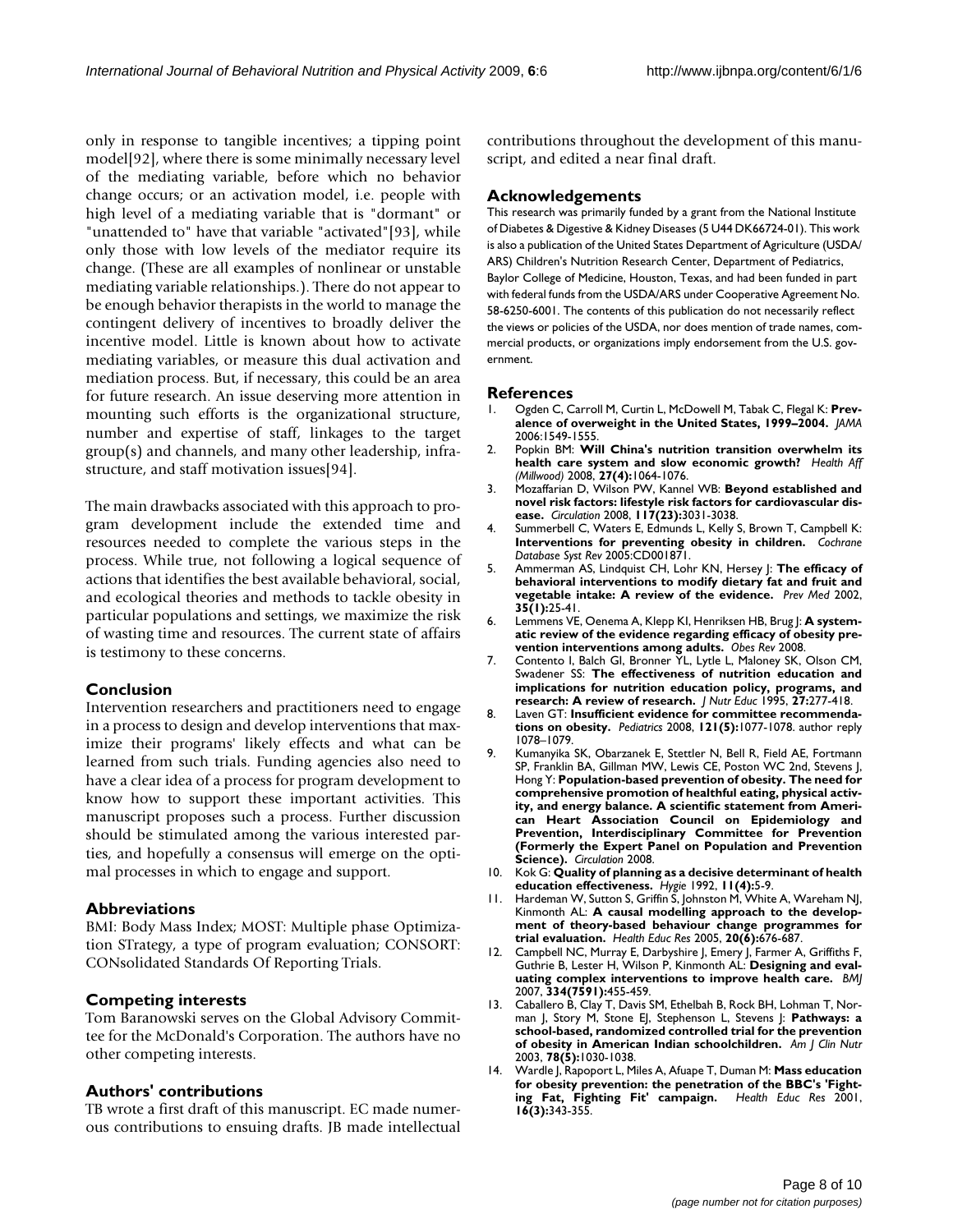- 15. Baranowski T, Lin LS, Wetter DW, Resnicow K, Hearn MD: **Theory as mediating variables: why aren't community interventions working as desired?** *Ann Epidemiol* 1997, **7:**S89-S95.
- 16. Bachman CM, Baranowski T, Nicklas TA: **[Is there an association](http://www.ncbi.nlm.nih.gov/entrez/query.fcgi?cmd=Retrieve&db=PubMed&dopt=Abstract&list_uids=16673752) [between sweetened beverages and adiposity?](http://www.ncbi.nlm.nih.gov/entrez/query.fcgi?cmd=Retrieve&db=PubMed&dopt=Abstract&list_uids=16673752)** *Nutr Rev* 2006, **64(4):**153-174.
- 17. Bar-Or O, Baranowski T: **Physical activity, obesity and adiposity among adolescents.** *Pediatric Exercise Science* 1994:348-360.
- 18. Foster E, Matthews JN, Lloyd J, Marshall L, Mathers JC, Nelson M, Barton KL, Wrieden WL, Cornelissen P, Harris J, Adamson AJ: **[Chil](http://www.ncbi.nlm.nih.gov/entrez/query.fcgi?cmd=Retrieve&db=PubMed&dopt=Abstract&list_uids=17697426)[dren's estimates of food portion size: the development and](http://www.ncbi.nlm.nih.gov/entrez/query.fcgi?cmd=Retrieve&db=PubMed&dopt=Abstract&list_uids=17697426) evaluation of three portion size assessment tools for use [with children.](http://www.ncbi.nlm.nih.gov/entrez/query.fcgi?cmd=Retrieve&db=PubMed&dopt=Abstract&list_uids=17697426)** *Br J Nutr* 2008, **99(1):**175-184.
- 19. Haerens L, Cerin E, Deforche B, Maes L, De Bourdeaudhuij I: **[Explaining the effects of a 1-year intervention promoting a](http://www.ncbi.nlm.nih.gov/entrez/query.fcgi?cmd=Retrieve&db=PubMed&dopt=Abstract&list_uids=17996087) [low fat diet in adolescent girls: a mediation analysis.](http://www.ncbi.nlm.nih.gov/entrez/query.fcgi?cmd=Retrieve&db=PubMed&dopt=Abstract&list_uids=17996087)** *Int J Behav Nutr Phys Act* 2007, **4:**55.
- 20. Watson K, Baranowski T, Thompson D: **[Item response modeling:](http://www.ncbi.nlm.nih.gov/entrez/query.fcgi?cmd=Retrieve&db=PubMed&dopt=Abstract&list_uids=17077167) [an evaluation of the children's fruit and vegetable self-effi](http://www.ncbi.nlm.nih.gov/entrez/query.fcgi?cmd=Retrieve&db=PubMed&dopt=Abstract&list_uids=17077167)[cacy questionnaire.](http://www.ncbi.nlm.nih.gov/entrez/query.fcgi?cmd=Retrieve&db=PubMed&dopt=Abstract&list_uids=17077167)** *Health Educ Res* 2006, **21(Suppl 1):**i47-57.
- 21. Baranowski T, Anderson C, Carmack C: **[Mediating variable](http://www.ncbi.nlm.nih.gov/entrez/query.fcgi?cmd=Retrieve&db=PubMed&dopt=Abstract&list_uids=9838973) [framework in physical activity interventions. How are we](http://www.ncbi.nlm.nih.gov/entrez/query.fcgi?cmd=Retrieve&db=PubMed&dopt=Abstract&list_uids=9838973) [doing? How might we do better?](http://www.ncbi.nlm.nih.gov/entrez/query.fcgi?cmd=Retrieve&db=PubMed&dopt=Abstract&list_uids=9838973)** *Am J Prev Med* 1998, **15(4):**266-297.
- 22. Resnicow K, Davis M, Smith M, Lazarus-Yaroch A, Baranowski T, Baranowski J, Doyle C, Wang DT: **[How best to measure implemen](http://www.ncbi.nlm.nih.gov/entrez/query.fcgi?cmd=Retrieve&db=PubMed&dopt=Abstract&list_uids=10181022)[tation of health curricula: A comparison of three measures.](http://www.ncbi.nlm.nih.gov/entrez/query.fcgi?cmd=Retrieve&db=PubMed&dopt=Abstract&list_uids=10181022)** *Health Educ Res* 1998, **13:**239-250.
- 23. Glanz K: **Dietary Change.** *Cancer Cause Control* 1997, **8(Suppl 1):**S13-16.
- 24. Gucciardini E, Cameron J, Liao C, Palmer A, Steward D: **Program design features that can imporve participation in health education interventions.** *BMC Health Res Methodol* 2007, **7:**47.
- 25. Garnett SP, Baur LA, Cowell CT: **[Waist-to-height ratio: a simple](http://www.ncbi.nlm.nih.gov/entrez/query.fcgi?cmd=Retrieve&db=PubMed&dopt=Abstract&list_uids=18414423) [option for determining excess central adiposity in young](http://www.ncbi.nlm.nih.gov/entrez/query.fcgi?cmd=Retrieve&db=PubMed&dopt=Abstract&list_uids=18414423) [people.](http://www.ncbi.nlm.nih.gov/entrez/query.fcgi?cmd=Retrieve&db=PubMed&dopt=Abstract&list_uids=18414423)** *Int J Obes (Lond)* 2008, **32(6):**1028-1030.
- 26. Stevens J, Taber DR, Murray DM, Ward DS: **[Advances and contro](http://www.ncbi.nlm.nih.gov/entrez/query.fcgi?cmd=Retrieve&db=PubMed&dopt=Abstract&list_uids=17890483)[versies in the design of obesity prevention trials.](http://www.ncbi.nlm.nih.gov/entrez/query.fcgi?cmd=Retrieve&db=PubMed&dopt=Abstract&list_uids=17890483)** *Obesity (Silver Spring)* 2007, **15(9):**2163-2170.
- 27. Prentice AM, Jebb SA: **[Beyond body mass index.](http://www.ncbi.nlm.nih.gov/entrez/query.fcgi?cmd=Retrieve&db=PubMed&dopt=Abstract&list_uids=12120099)** *Obes Rev* 2001, **2(3):**141-147.
- 28. Romero-Corral A, Somers VK, Sierra-Johnson J, Thomas RJ, Collazo-Clavell ML, Korinek J, Allison TG, Batsis JA, Sert-Kuniyoshi FH, Lopez-Jimenez F: **[Accuracy of body mass index in diagnosing](http://www.ncbi.nlm.nih.gov/entrez/query.fcgi?cmd=Retrieve&db=PubMed&dopt=Abstract&list_uids=18283284) [obesity in the adult general population.](http://www.ncbi.nlm.nih.gov/entrez/query.fcgi?cmd=Retrieve&db=PubMed&dopt=Abstract&list_uids=18283284)** *Int J Obes (Lond)* 2008, **32(6):**959-966.
- 29. Burkhauser RV, Cawley J, Beyond BMI: **[the value of more accu](http://www.ncbi.nlm.nih.gov/entrez/query.fcgi?cmd=Retrieve&db=PubMed&dopt=Abstract&list_uids=18166236)[rate measures of fatness and obesity in social science](http://www.ncbi.nlm.nih.gov/entrez/query.fcgi?cmd=Retrieve&db=PubMed&dopt=Abstract&list_uids=18166236) [research.](http://www.ncbi.nlm.nih.gov/entrez/query.fcgi?cmd=Retrieve&db=PubMed&dopt=Abstract&list_uids=18166236)** *J Health Econ* 2008, **27(2):**519-529.
- 30. Cole TJ, Faith MS, Pietrobelli A, Heo M: **[What is the best measure](http://www.ncbi.nlm.nih.gov/entrez/query.fcgi?cmd=Retrieve&db=PubMed&dopt=Abstract&list_uids=15674315) [of adiposity change in growing children: BMI, BMI %, BMI z](http://www.ncbi.nlm.nih.gov/entrez/query.fcgi?cmd=Retrieve&db=PubMed&dopt=Abstract&list_uids=15674315)[score or BMI centile?](http://www.ncbi.nlm.nih.gov/entrez/query.fcgi?cmd=Retrieve&db=PubMed&dopt=Abstract&list_uids=15674315)** *Eur J Clin Nutr* 2005, **59(3):**419-425.
- 31. Lohman TG, Caballero B, Himes JH, Davis CE, Stewart D, Houtkooper L, Going SB, Hunsberger S, Weber JL, Reid R, Stephenson L: **[Estimation of body fat from anthropometry and bioelectri](http://www.ncbi.nlm.nih.gov/entrez/query.fcgi?cmd=Retrieve&db=PubMed&dopt=Abstract&list_uids=10951536)[cal impedance in Native American children.](http://www.ncbi.nlm.nih.gov/entrez/query.fcgi?cmd=Retrieve&db=PubMed&dopt=Abstract&list_uids=10951536)** *Int J Obes Relat Metab Disord* 2000, **24(8):**982-988.
- 32. Schatzkin A, Kipnis V: **[Could exposure assessment problems](http://www.ncbi.nlm.nih.gov/entrez/query.fcgi?cmd=Retrieve&db=PubMed&dopt=Abstract&list_uids=15523078) [give us wrong answers to nutrition and cancer questions?](http://www.ncbi.nlm.nih.gov/entrez/query.fcgi?cmd=Retrieve&db=PubMed&dopt=Abstract&list_uids=15523078)** *J Natl Cancer Inst* 2004, **96(21):**1564-1565.
- 33. Golay A, Bobbioni E: **The role of dietary fat in obesity.** *Int J Obes* 1997, **21(Suppl 3):**S2-S11.
- 34. Bessesen DH, Bull S, Cornier MA: **[Trafficking of dietary fat and](http://www.ncbi.nlm.nih.gov/entrez/query.fcgi?cmd=Retrieve&db=PubMed&dopt=Abstract&list_uids=18514237) [resistance to obesity.](http://www.ncbi.nlm.nih.gov/entrez/query.fcgi?cmd=Retrieve&db=PubMed&dopt=Abstract&list_uids=18514237)** *Physiol Behav* 2008, **94(5):**681-688.
- 35. Jago R, Baranowski T, Baranowski JC, Thompson D, Greaves KA: **[BMI from 3–6 y of age is predicted by TV viewing and physi](http://www.ncbi.nlm.nih.gov/entrez/query.fcgi?cmd=Retrieve&db=PubMed&dopt=Abstract&list_uids=15889113)[cal activity, not diet.](http://www.ncbi.nlm.nih.gov/entrez/query.fcgi?cmd=Retrieve&db=PubMed&dopt=Abstract&list_uids=15889113)** *Int J Obes (Lond)* 2005, **29(6):**557-564.
- 36. Ruottinen S, Niinikoski H, Lagstrom H, Ronnemaa T, Hakanen M, Viikari J, Jokinen E, Simell O: **[High sucrose intake is associated](http://www.ncbi.nlm.nih.gov/entrez/query.fcgi?cmd=Retrieve&db=PubMed&dopt=Abstract&list_uids=18519471) [with poor quality of diet and growth between 13 months and](http://www.ncbi.nlm.nih.gov/entrez/query.fcgi?cmd=Retrieve&db=PubMed&dopt=Abstract&list_uids=18519471) 9 years of age: the special Turku Coronary Risk Factor Inter[vention Project.](http://www.ncbi.nlm.nih.gov/entrez/query.fcgi?cmd=Retrieve&db=PubMed&dopt=Abstract&list_uids=18519471)** *Pediatrics* 2008, **121(6):**e1676-1685.
- Newby PK, Muller D, Hallfrisch J, Andres R, Tucker KL: [Food pat](http://www.ncbi.nlm.nih.gov/entrez/query.fcgi?cmd=Retrieve&db=PubMed&dopt=Abstract&list_uids=15277177)**[terns measured by factor analysis and anthropometric](http://www.ncbi.nlm.nih.gov/entrez/query.fcgi?cmd=Retrieve&db=PubMed&dopt=Abstract&list_uids=15277177) [changes in adults.](http://www.ncbi.nlm.nih.gov/entrez/query.fcgi?cmd=Retrieve&db=PubMed&dopt=Abstract&list_uids=15277177)** *Am J Clin Nutr* 2004, **80(2):**504-513.
- 38. Newby PK, Weismayer C, Akesson A, Tucker KL, Wolk A: **[Longitu](http://www.ncbi.nlm.nih.gov/entrez/query.fcgi?cmd=Retrieve&db=PubMed&dopt=Abstract&list_uids=16988130)[dinal changes in food patterns predict changes in weight and](http://www.ncbi.nlm.nih.gov/entrez/query.fcgi?cmd=Retrieve&db=PubMed&dopt=Abstract&list_uids=16988130) body mass index and the effects are greatest in obese [women.](http://www.ncbi.nlm.nih.gov/entrez/query.fcgi?cmd=Retrieve&db=PubMed&dopt=Abstract&list_uids=16988130)** *J Nutr* 2006, **136(10):**2580-2587.
- 39. Murtaugh MA, Sweeney C, Giuliano AR, Herrick JS, Hines L, Byers T, Baumgartner KB, Slattery ML: **[Diet patterns and breast cancer](http://www.ncbi.nlm.nih.gov/entrez/query.fcgi?cmd=Retrieve&db=PubMed&dopt=Abstract&list_uids=18400722) [risk in Hispanic and non-Hispanic white women: the Four-](http://www.ncbi.nlm.nih.gov/entrez/query.fcgi?cmd=Retrieve&db=PubMed&dopt=Abstract&list_uids=18400722)[Corners Breast Cancer Study.](http://www.ncbi.nlm.nih.gov/entrez/query.fcgi?cmd=Retrieve&db=PubMed&dopt=Abstract&list_uids=18400722) 87(4):**978-984.
- 40. Shi Z, Hu X, Yuan B, Hu G, Pan X, Dai Y, Byles JE, Holmboe-Ottesen G: **[Vegetable-rich food pattern is related to obesity in China.](http://www.ncbi.nlm.nih.gov/entrez/query.fcgi?cmd=Retrieve&db=PubMed&dopt=Abstract&list_uids=18317472)** *Int J Obes (Lond)* 2008, **32(6):**975-984.
- 41. Ayala GX, Rogers M, Arredondo EM, Campbell NR, Baquero B, Duerksen SC, Elder JP: **[Away-from-home food intake and risk](http://www.ncbi.nlm.nih.gov/entrez/query.fcgi?cmd=Retrieve&db=PubMed&dopt=Abstract&list_uids=18309297) [for obesity: examining the influence of context.](http://www.ncbi.nlm.nih.gov/entrez/query.fcgi?cmd=Retrieve&db=PubMed&dopt=Abstract&list_uids=18309297)** *Obesity (Silver Spring)* 2008, **16(5):**1002-1008.
- Strong WB, Malina RM, Blimkie CJ, Daniels SR, Dishman RK, Gutin B, Hergenroeder AC, Must A, Nixon PA, Pivarnik JM, Rowland T, Trost S, Trudeau F: **[Evidence based physical activity for school-age](http://www.ncbi.nlm.nih.gov/entrez/query.fcgi?cmd=Retrieve&db=PubMed&dopt=Abstract&list_uids=15973308) [youth.](http://www.ncbi.nlm.nih.gov/entrez/query.fcgi?cmd=Retrieve&db=PubMed&dopt=Abstract&list_uids=15973308)** *J Pediatr* 2005, **146(6):**732-737.
- 43. Metcalf BS, Voss LD, Hosking J, Jeffery AN, Wilkin TJ: **[Physical activ](http://www.ncbi.nlm.nih.gov/entrez/query.fcgi?cmd=Retrieve&db=PubMed&dopt=Abstract&list_uids=18591181)[ity at the government-recommended level and obesity](http://www.ncbi.nlm.nih.gov/entrez/query.fcgi?cmd=Retrieve&db=PubMed&dopt=Abstract&list_uids=18591181)related health outcomes: a longitudinal study (EarlyBird 37).** *Arch Dis Child* 2008.
- 44. Ekelund U: **[Cardiorespiratory fitness, exercise capacity and](http://www.ncbi.nlm.nih.gov/entrez/query.fcgi?cmd=Retrieve&db=PubMed&dopt=Abstract&list_uids=18495907) [physical activity in children: are we measuring the right](http://www.ncbi.nlm.nih.gov/entrez/query.fcgi?cmd=Retrieve&db=PubMed&dopt=Abstract&list_uids=18495907) [thing?](http://www.ncbi.nlm.nih.gov/entrez/query.fcgi?cmd=Retrieve&db=PubMed&dopt=Abstract&list_uids=18495907)** *Arch Dis Child* 2008, **93(6):**455-456.
- 45. Borradaile KE, Foster GD, May H, Karpyn A, Sherman S, Grundy K, Nachmani J, Vander Veur S, Boruch RF: **[Associations between the](http://www.ncbi.nlm.nih.gov/entrez/query.fcgi?cmd=Retrieve&db=PubMed&dopt=Abstract&list_uids=18541552) [Youth/Adolescent Questionnaire, the Youth/Adolescent](http://www.ncbi.nlm.nih.gov/entrez/query.fcgi?cmd=Retrieve&db=PubMed&dopt=Abstract&list_uids=18541552) Activity Questionnaire, and body mass index z score in low[income inner-city fourth through sixth grade children.](http://www.ncbi.nlm.nih.gov/entrez/query.fcgi?cmd=Retrieve&db=PubMed&dopt=Abstract&list_uids=18541552)** *Am J Clin Nutr* 2008, **87(6):**1650-1655.
- 46. Nicklas TA, Yang SJ, Baranowski T, Zakeri I, Berenson G: **[Eating pat](http://www.ncbi.nlm.nih.gov/entrez/query.fcgi?cmd=Retrieve&db=PubMed&dopt=Abstract&list_uids=12818304)[terns and obesity in children. The Bogalusa Heart Study.](http://www.ncbi.nlm.nih.gov/entrez/query.fcgi?cmd=Retrieve&db=PubMed&dopt=Abstract&list_uids=12818304)** *Am J Prev Med* 2003, **25(1):**9-16.
- 47. Keith SW, Redden DT, Katzmarzyk PT, Boggiano MM, Hanlon EC, Benca RM, Ruden D, Pietrobelli A, Barger JL, Fontaine KR, Wang C, Aronne LJ, Wright SM, Baskin M, Dhurandhar NV, *et al.*: **[Putative](http://www.ncbi.nlm.nih.gov/entrez/query.fcgi?cmd=Retrieve&db=PubMed&dopt=Abstract&list_uids=16801930) [contributors to the secular increase in obesity: exploring the](http://www.ncbi.nlm.nih.gov/entrez/query.fcgi?cmd=Retrieve&db=PubMed&dopt=Abstract&list_uids=16801930) [roads less traveled.](http://www.ncbi.nlm.nih.gov/entrez/query.fcgi?cmd=Retrieve&db=PubMed&dopt=Abstract&list_uids=16801930)** *Int J Obes (Lond)* 2006, **30(11):**1585-1594.
- 48. Carnell S, Wardle J: **[Measuring behavioural susceptibility to](http://www.ncbi.nlm.nih.gov/entrez/query.fcgi?cmd=Retrieve&db=PubMed&dopt=Abstract&list_uids=16962207) [obesity: validation of the child eating behaviour question](http://www.ncbi.nlm.nih.gov/entrez/query.fcgi?cmd=Retrieve&db=PubMed&dopt=Abstract&list_uids=16962207)[naire.](http://www.ncbi.nlm.nih.gov/entrez/query.fcgi?cmd=Retrieve&db=PubMed&dopt=Abstract&list_uids=16962207)** *Appetite* 2007, **48(1):**104-113.
- 49. Ebbeling CB, Sinclair KB, Pereira MA, Garcia-Lago E, Feldman HA, Ludwig DS: **Compensation for energy intake from fast food among overweight and lean adolescents.** *J Am Med Assoc* 2004, **291(23):**2828-2833.
- 50. Melzer K, Kayser B, Saris WH, Pichard C: **[Effects of physical activ](http://www.ncbi.nlm.nih.gov/entrez/query.fcgi?cmd=Retrieve&db=PubMed&dopt=Abstract&list_uids=16039759)[ity on food intake.](http://www.ncbi.nlm.nih.gov/entrez/query.fcgi?cmd=Retrieve&db=PubMed&dopt=Abstract&list_uids=16039759)** *Clin Nutr* 2005, **24(6):**885-895.
- 51. Rockett H: **[Commentary on lack of association between tele](http://www.ncbi.nlm.nih.gov/entrez/query.fcgi?cmd=Retrieve&db=PubMed&dopt=Abstract&list_uids=18460103)[vision viewing, soft drinks, physical activity and body mass](http://www.ncbi.nlm.nih.gov/entrez/query.fcgi?cmd=Retrieve&db=PubMed&dopt=Abstract&list_uids=18460103) [index in children.](http://www.ncbi.nlm.nih.gov/entrez/query.fcgi?cmd=Retrieve&db=PubMed&dopt=Abstract&list_uids=18460103)** *Acta Paediatr* 2008, **97(6):**699-700.
- Baranowski T: [Advances in basic behavioral research will](http://www.ncbi.nlm.nih.gov/entrez/query.fcgi?cmd=Retrieve&db=PubMed&dopt=Abstract&list_uids=16720121) **[make the most important contributions to effective dietary](http://www.ncbi.nlm.nih.gov/entrez/query.fcgi?cmd=Retrieve&db=PubMed&dopt=Abstract&list_uids=16720121) [change programs at this time.](http://www.ncbi.nlm.nih.gov/entrez/query.fcgi?cmd=Retrieve&db=PubMed&dopt=Abstract&list_uids=16720121)** *J Am Diet Assoc* 2006, **106(6):**808-811.
- 53. Bouchard C: **[The magnitude of the energy imbalance in obes](http://www.ncbi.nlm.nih.gov/entrez/query.fcgi?cmd=Retrieve&db=PubMed&dopt=Abstract&list_uids=18197179)[ity is generally underestimated.](http://www.ncbi.nlm.nih.gov/entrez/query.fcgi?cmd=Retrieve&db=PubMed&dopt=Abstract&list_uids=18197179)** *Int J Obes (Lond)* 2008, **32(6):**879-880.
- 54. Gutin B, Yin Z, Johnson M, Barbeau P: **[Preliminary findings of the](http://www.ncbi.nlm.nih.gov/entrez/query.fcgi?cmd=Retrieve&db=PubMed&dopt=Abstract&list_uids=18278626) [effect of a 3-year after-school physical activity intervention](http://www.ncbi.nlm.nih.gov/entrez/query.fcgi?cmd=Retrieve&db=PubMed&dopt=Abstract&list_uids=18278626) on fitness and body fat: the Medical College of Georgia Fitkid [Project.](http://www.ncbi.nlm.nih.gov/entrez/query.fcgi?cmd=Retrieve&db=PubMed&dopt=Abstract&list_uids=18278626)** *Int J Pediatr Obes* 2008, **3(Suppl 1):**3-9.
- 55. de Moor C, Baranowski T, Cullen KW, Nicklas T: **Misclassification associated with measurement error in the assessment of dietary intake.** *Pub Health Nutr* 2003, **6:**393-399.
- 56. Cerin E, Baranowski T: **Impact of unreliability of behavior and adiposity measures on outcomes of obesity prevention and treatment programs.** *Intern J Obes* in press.
- 57. Murray D, Catellier D, Hannan P, Treuth M, Steven J, Schmitz K, Rice J, Conway T: **[School-level intraclass correlations for physical](http://www.ncbi.nlm.nih.gov/entrez/query.fcgi?cmd=Retrieve&db=PubMed&dopt=Abstract&list_uids=15126724) [activity in adolescent girls.](http://www.ncbi.nlm.nih.gov/entrez/query.fcgi?cmd=Retrieve&db=PubMed&dopt=Abstract&list_uids=15126724)** *Med Sci Sports Exerc* 2004, **36:**876-882.
- 58. Kumanyika SK: **[Environmental influences on childhood obes](http://www.ncbi.nlm.nih.gov/entrez/query.fcgi?cmd=Retrieve&db=PubMed&dopt=Abstract&list_uids=18158165)[ity: ethnic and cultural influences in context.](http://www.ncbi.nlm.nih.gov/entrez/query.fcgi?cmd=Retrieve&db=PubMed&dopt=Abstract&list_uids=18158165)** *Physiol Behav* 2008, **94(1):**61-70.